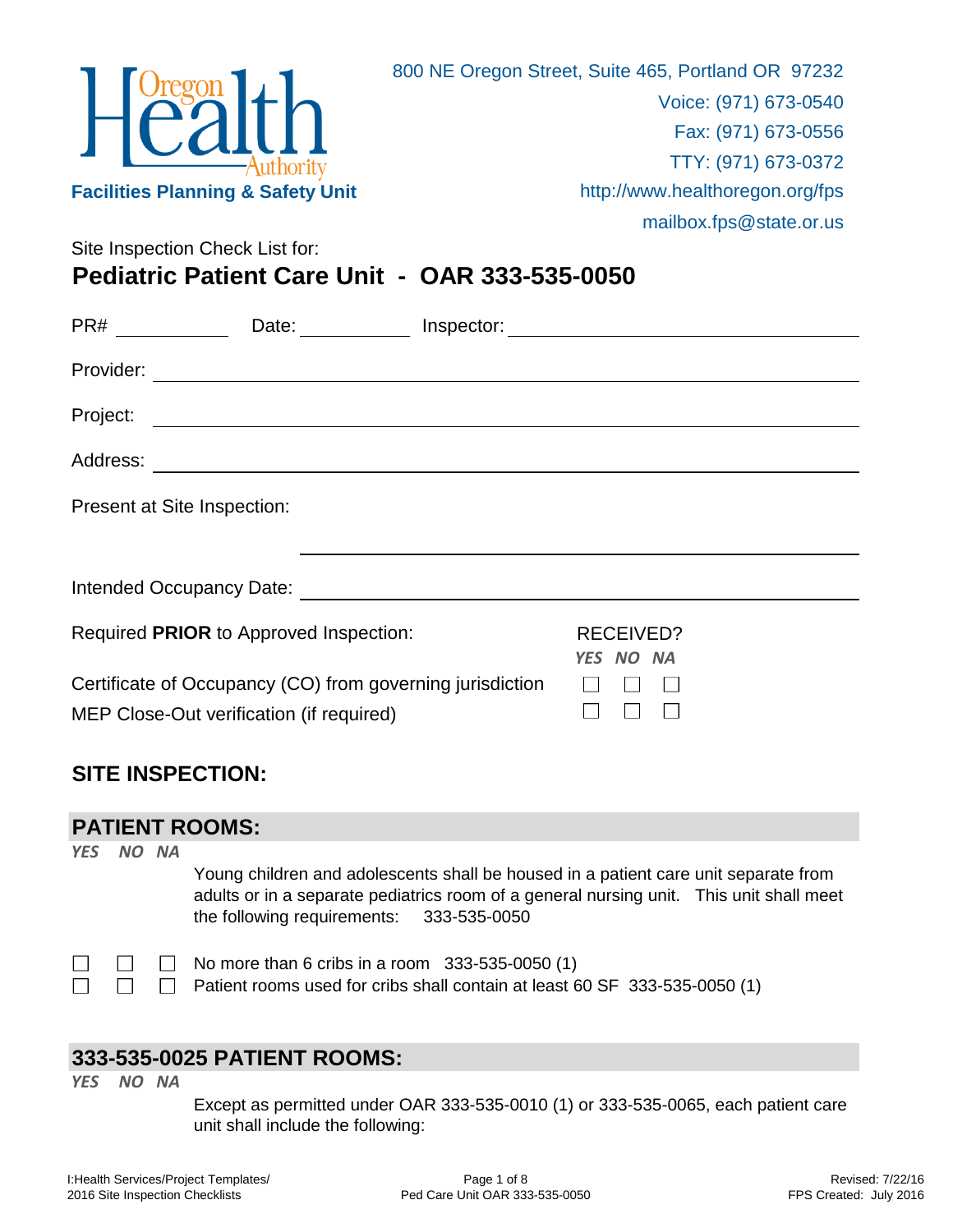|  | For new construction projects, maximum room capacity shall be two patients.<br>$333-535-0025(1)(a)$                                                                                                                                                                                                                                                                  |
|--|----------------------------------------------------------------------------------------------------------------------------------------------------------------------------------------------------------------------------------------------------------------------------------------------------------------------------------------------------------------------|
|  | For major alteration projects, the maximum room capacity shall be the present capacity<br>or four patients, whichever is less<br>$333-535-0025(1)(a)$                                                                                                                                                                                                                |
|  | For new construction, patient rooms shall have a minimum of 100 SF of clear floor<br>area per bed in multiple bedrooms and 120 SF of clear floor area in single patient<br>rooms, exclusive of toilet rooms, closets, lockers, wardrobes, alcoves, or vestibules.<br>333-535-0025 (1)(b)                                                                             |
|  | The dimensions and arrangements of rooms shall be such that there is a minimum<br>clearance of 3 feet around the perimeter of the bed and any wall or any other fixed<br>obstruction.<br>333-535-0025 (1)(b)                                                                                                                                                         |
|  | In multiple bedrooms a clearance of 4 feet shall be available at the foot of each bed to<br>permit the passage of equipment and beds, and 4 feet shall be provided between<br>beds. Minor encroachments, including columns and hands-washing stations, that do<br>not interfere with function may be ignored when calculating required space.<br>333-535-0025 (1)(b) |
|  | However, if full compliance is not practical for a renovation project the Division may<br>permit deviations from these requirements a s long a patient rooms include at least 80<br>net SF of clear floor area per bed in a multiple bed-room and 100 net SF of clear floor<br>area in a single patient room.<br>333-535-0025 (1)(b)                                 |
|  | Windows:                                                                                                                                                                                                                                                                                                                                                             |
|  | A minimum window area of 16SF shall be provided for each patient room.<br>333-535-0025 (1)(c)(B)                                                                                                                                                                                                                                                                     |
|  | The maximum sill height shall be 3 feet above the finished floor.<br>333-535-0025 (1)(c)(B)                                                                                                                                                                                                                                                                          |
|  | A minimum of 8 SF of window shall be viewable by the patient from the bed. Walls<br>and other non-moveable items shall not block the view of the window.<br>333-535-0025 $(1)(c)(B)$                                                                                                                                                                                 |
|  | Operable windows are not required in patient rooms. If operable windows are<br>provided, operable sections shall be designed to inhibit possible escape or suicide<br>attempts. 333-535-0025 (1)(c)(A)                                                                                                                                                               |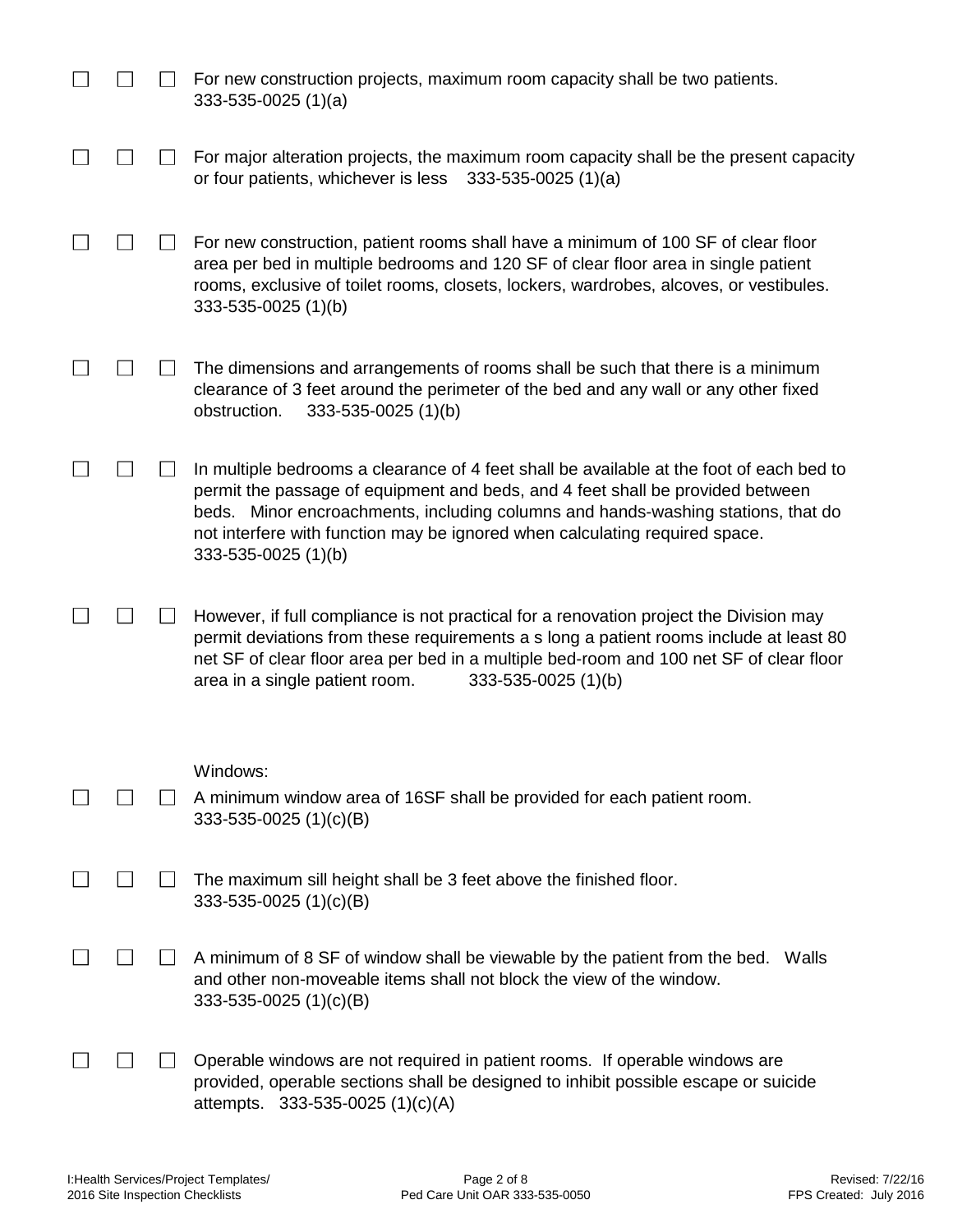|  | Windows located in outside walls shall be 20 feet or more from another building or<br>opposite wall and 10 feet or more from the property line except when the window faces<br>on a street or public right of way of greater then 20 feet in width.<br>$333 - 535 - 0025$ (1)(c)(C)      |
|--|------------------------------------------------------------------------------------------------------------------------------------------------------------------------------------------------------------------------------------------------------------------------------------------|
|  | For renovation projects where the exterior wall is being retained, windows shall be<br>permitted to vary from the requirements of this subsection if approved by the Division.<br>$333 - 535 - 0025$ (1)(c)(D)                                                                           |
|  | Hand-washing stations shall be provided serving each patient room. A hand-washing<br>station shall also be located in each patient toilet room.<br>333-535-0025 (1)(d)                                                                                                                   |
|  | For new construction, the patient room hand-washing station shall also be located in<br>each patient toilet room and shall be situation for convenient access by staff and to<br>prevent splash on patients.<br>$333 - 535 - 0025$ (1)(d)                                                |
|  | For renovation projects involving single patient rooms that have private toilet room, and<br>hand-washing station shall be located in either the toilet room or the patient room.<br>Hand washing stations shall comply with the requirement of OAR 333-535-0260.<br>333-535-0025 (1)(d) |
|  | Hand washing stations shall comply with the requirement of OAR 333-535-0260.<br>333-535-0025 (1)(d)                                                                                                                                                                                      |
|  | <b>Patient Toilet Rooms:</b><br>$333 - 535 - 0025$ (1)(e)<br>Each patient shall have access to a toilet room without having to enter the corridor.                                                                                                                                       |
|  | One toilet room shall serve no more than four beds and no more than two patient<br>rooms.                                                                                                                                                                                                |
|  | The toilet room shall contain a toilet, handwashing station and bathing facilities.<br>Patient toilet rooms and central bathing facilities shall comply with the requirement of<br>OAR 333-535-0260.                                                                                     |
|  | Each patient shall have a separate wardrobe, locker, or closet suitable for hanging full-<br>length garments and for storing personal effects within the room.<br>333-535-0025 (1)(f)                                                                                                    |
|  | Visual privacy from casual observation by other patients and visitors shall be provided<br>for each patient. The design for privacy shall not restrict patient access to the<br>entrance, hand-washing station, toilet, or nurse call system.<br>$333 - 535 - 0025$ (1)(g)               |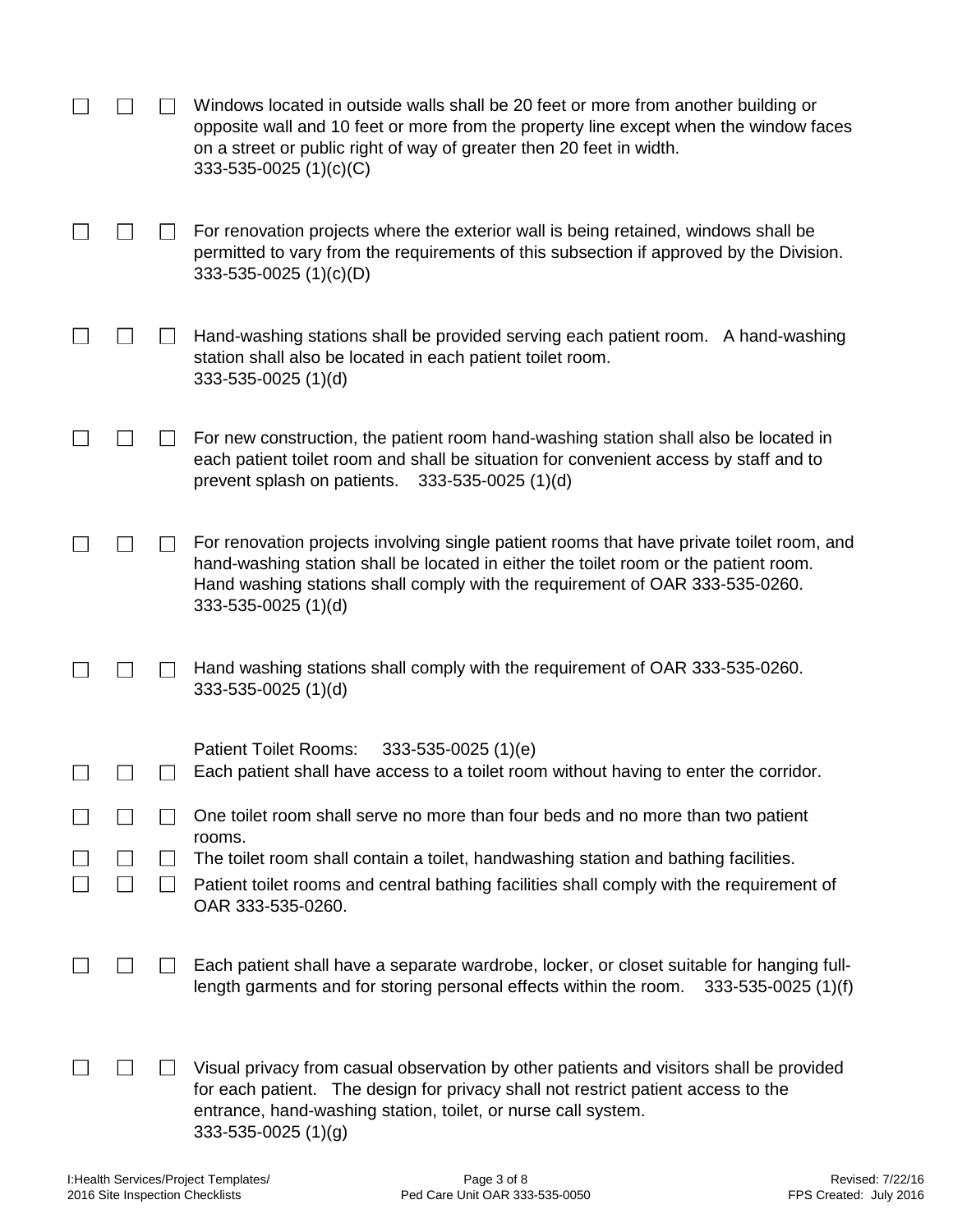# **NURSERY & WORKROOM:**

|                            |                             |                                                          | NUKSEKT & WURKRUUM:                                                                                                                                                                                                                                                                                                                                                                                                                                                                                                                                                                                                                                                                                                                         |
|----------------------------|-----------------------------|----------------------------------------------------------|---------------------------------------------------------------------------------------------------------------------------------------------------------------------------------------------------------------------------------------------------------------------------------------------------------------------------------------------------------------------------------------------------------------------------------------------------------------------------------------------------------------------------------------------------------------------------------------------------------------------------------------------------------------------------------------------------------------------------------------------|
| <b>YES</b>                 | <b>NO</b>                   | <b>NA</b>                                                |                                                                                                                                                                                                                                                                                                                                                                                                                                                                                                                                                                                                                                                                                                                                             |
| $\Box$<br>$\Box$           | $\perp$<br>$\Box$<br>$\Box$ | $\perp$<br>$\mathbf{I}$<br>$\Box$                        | Each room shall contain:<br>333-535-0050 (2)<br>Each room serving pediatric patients shall contain no more than 8 bassinets.<br>Minimum clear floor area per bassinet shall be 40 SF.<br>Lavatory (equipped for hand washing)<br>Nurses emergency calling system<br>Glazed viewing windows for observing infants from public area and workroom                                                                                                                                                                                                                                                                                                                                                                                              |
| $\Box$<br>$\Box$<br>$\Box$ | $\Box$<br>$\Box$<br>$\Box$  | $\perp$<br>$\overline{\phantom{a}}$<br>$\Box$<br>$\perp$ | Each Nursery shall be served by a connecting workroom that shall contain:<br>333-535-0050 (3)<br>Gowning facilities at the entrance for staff<br>$333-535-0050(3)(a)$<br>Work counter<br>333-535-0050 (3)(b)<br>333-535-0050 (3(c)<br>Refrigerator<br>Storage facilities<br>333-535-0050 (3)(d)<br>Hand Wash Station<br>$333 - 535 - 0050$ (3)(e)<br>Provisions shall be made for storage of emergency carts(s) and equipment out of<br>333-535-0050 (3)(f)<br>traffic<br>Provisions shall be made for the sanitary storage and disposal of soiled waste<br>$333 -$<br>535-0050 (3)(i)<br>Visual Control shall be provided via borrowed lights or view panels between the staff<br>work area and each nursery.<br>$333 - 535 - 0050$ (3)(j) |
|                            | <b>EXAM ROOM:</b>           |                                                          |                                                                                                                                                                                                                                                                                                                                                                                                                                                                                                                                                                                                                                                                                                                                             |
| <b>YES</b>                 | NO.                         | <b>NA</b>                                                |                                                                                                                                                                                                                                                                                                                                                                                                                                                                                                                                                                                                                                                                                                                                             |
|                            |                             |                                                          | An examination/treatment room shall be provided for pediatric and adolescent patients.<br>333-535-0050 (4)                                                                                                                                                                                                                                                                                                                                                                                                                                                                                                                                                                                                                                  |
|                            |                             |                                                          | A separate area for infant examination and treatment shall be permitted within the<br>pediatric nursery workroom.<br>333-535-0050 (4)<br>It shall contain:                                                                                                                                                                                                                                                                                                                                                                                                                                                                                                                                                                                  |
|                            |                             | $\Box$                                                   | <b>Work Counter</b><br><b>Storage Facilities</b><br>Hand washing Station                                                                                                                                                                                                                                                                                                                                                                                                                                                                                                                                                                                                                                                                    |
|                            |                             |                                                          | Examination/Treatment rooms shall have minimum floor area of 120 SF.<br>333-535-0050 (4)                                                                                                                                                                                                                                                                                                                                                                                                                                                                                                                                                                                                                                                    |

# **SERVICE AREAS:**

*YES NO NA*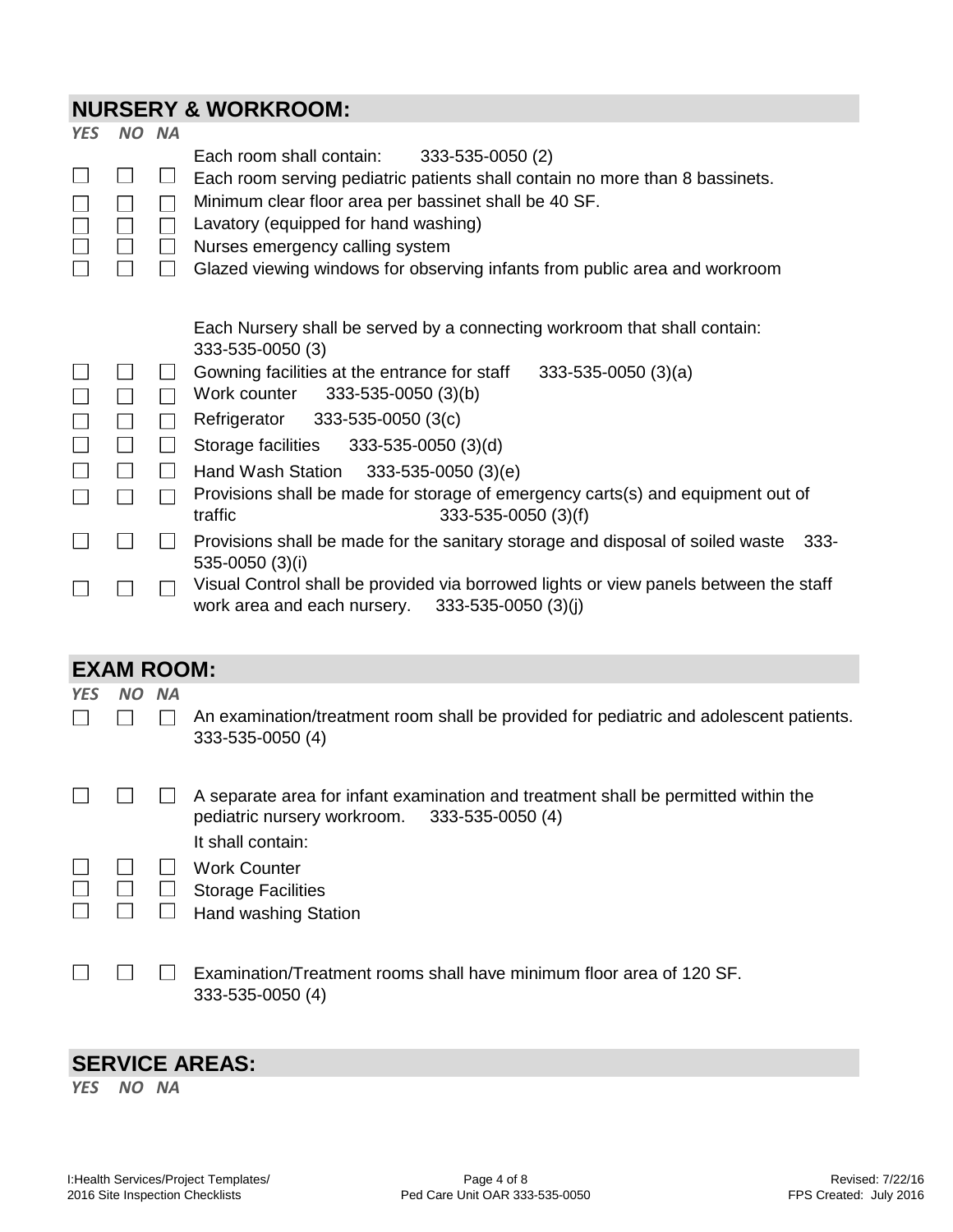|  | The service areas in the pediatric and adolescent nursing unit shall confirm to the<br>conditions listed in OAR 333-535-0025 and shall meet the following additional<br>conditions:<br>333-535-0050 (5)                                                                                                  |
|--|----------------------------------------------------------------------------------------------------------------------------------------------------------------------------------------------------------------------------------------------------------------------------------------------------------|
|  | Multipurpose or individual rooms(s) shall be provided within or adjacent to areas<br>serving pediatric and adolescent patrons for dining, educational, and developmentally<br>appropriate play and recreation, with access and equipment for patients with physical<br>restrictions. 333-535-0050 (5)(a) |
|  | Space for preparation and storage of infant formula or breast milk shall be provided in<br>the unit or other convenient locations.<br>$333 - 535 - 0050(5)(b)$                                                                                                                                           |
|  | Patients' toilet room(s) with hand-washing stations in each room, in addition to those<br>serving bed areas, shall be convenient to multipurpose rooms(s) and to each central<br>bathing facility.<br>$333 - 535 - 0050(5)(c)$                                                                           |
|  | Storage closets or cabinets shall be provided for toys, and educational and recreational<br>equipment.<br>333-535-0050 (d)                                                                                                                                                                               |
|  | Storage space shall be provided to permit exchange of cribs and adult beds.<br>333-535-0050 (e)                                                                                                                                                                                                          |
|  | Storage space shall be provided for equipment and supplies (including cots, recliners,<br>extra linen, etc.) for parents who stay with the patient overnight.<br>333-535-0050 (f)                                                                                                                        |
|  | Separate clean and soiled utility or holding rooms shall be provided in accordance with<br>OAR 333-535-0260(4) and (5).<br>333-535-0050 (g)                                                                                                                                                              |
|  | Housekeeping closet shall be provided for each nursery per OAR 333-535-0260 (8).<br>333-535-0050 (h)                                                                                                                                                                                                     |

#### **333-535-0025 SERVICE AREAS:**

*YES NO NA*

Provision for the services listed below shall be in or readily available to each patient care unit. The size and location of each service area will depend upon the numbers and types of beds served. Identifiable spaces are required for each of the indicated functions. Each service area may be arranged and located to serve more than one patient care unit but unless noted otherwise, at least one such service area shall be provided on each nursing floor. Where the words "room or "office" are used, a separate, enclosed space for the one named function is intended; otherwise the described area may be a specific space in another room or common area. 333-535-0025 (2)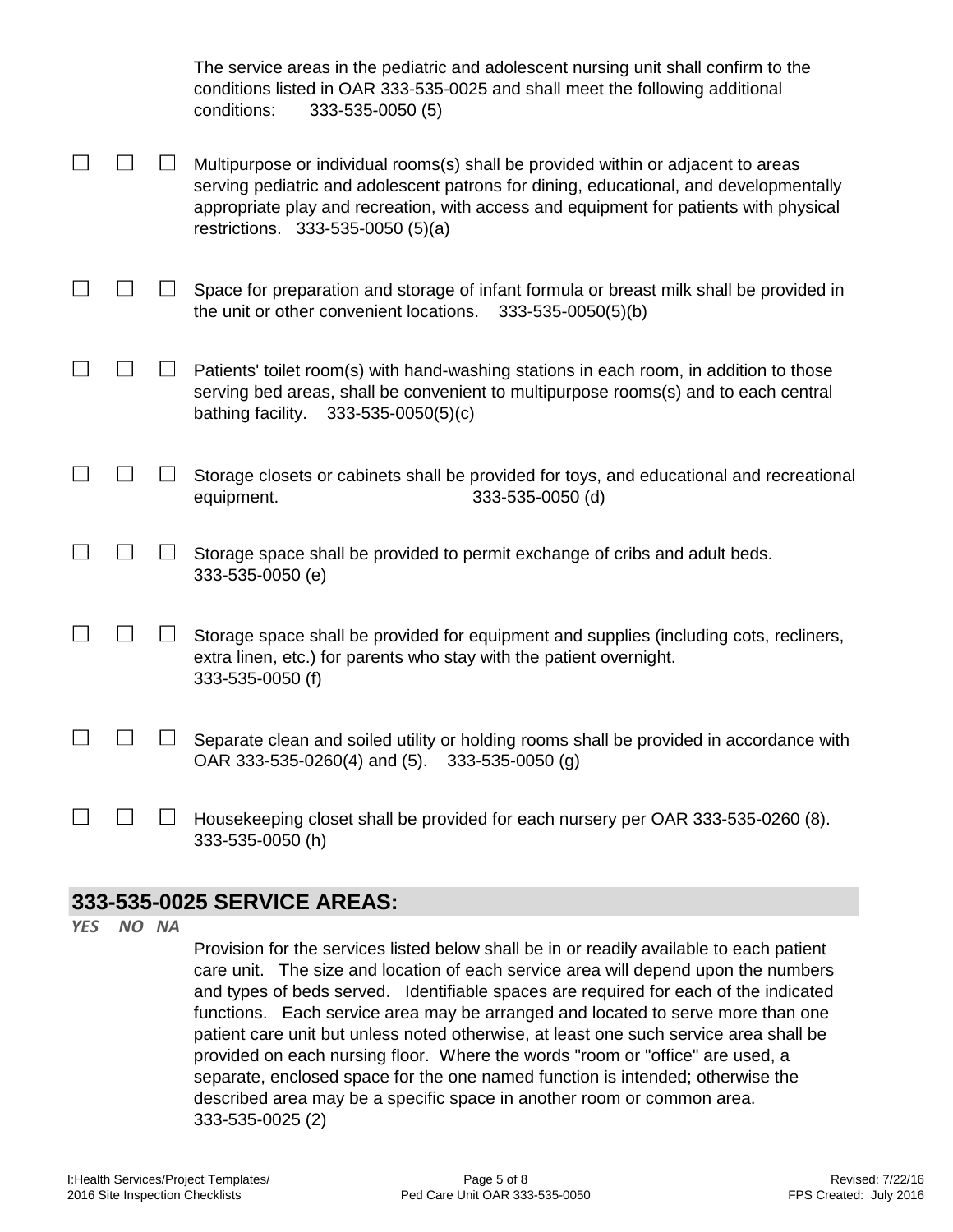|  |              | Administrative center(s) or nurses' stations(s) shall include:<br>535-0025 (2)                                                                                                                                                                                                                                                                                | 333- |
|--|--------------|---------------------------------------------------------------------------------------------------------------------------------------------------------------------------------------------------------------------------------------------------------------------------------------------------------------------------------------------------------------|------|
|  | ப<br>$\perp$ | A desk, storage and work counters<br>A hand-washing station within 20 feet and not through a door, to meet infection control                                                                                                                                                                                                                                  |      |
|  |              | standards.<br>May be combined with or include facilities for reception and communication systems.                                                                                                                                                                                                                                                             |      |
|  |              |                                                                                                                                                                                                                                                                                                                                                               |      |
|  |              | Private consultation/administrate office 333-535-0025 (2)(b)                                                                                                                                                                                                                                                                                                  |      |
|  |              | Charting facilities shall have sufficient surface space to provide for charting by staff<br>and physicians to meet the functional needs of the unit.<br>333-535-0025 (2)(c)                                                                                                                                                                                   |      |
|  |              | Toilet room(s) conveniently located for staff use (may be unisex)<br>333-535-0025 (2)(d)                                                                                                                                                                                                                                                                      |      |
|  |              | In addition to lounge facilities securable closets or cabinet compartments shall be<br>provided for the personal articles of nursing personnel. At a minimum these shall be<br>large enough for purses and billfolds. Coats may be stored in closets or cabinets on<br>each floor or in a central staff locker area. 333-535-0025 (2)(e)                      |      |
|  |              | Multi-purpose room(s) for staff, patients, patients' families for patient conferences,<br>reports, education, training sessions, and consultation. These rooms shall be<br>accessible to each patient care unit by may be located on other floors if convenient for<br>333-535-0025 (2)9(f)<br>regular use.                                                   |      |
|  |              | Clean and soiled utility rooms shall be provided in accordance with OAR 333-535-0260<br>$333 - 535 - 0025$ (2)(g)<br>(5).                                                                                                                                                                                                                                     |      |
|  |              | Provisions shall be made for convenient and prompt 24-hours distribution of medicine<br>to patients. This shall be from a medicine preparation room, a self-contained<br>medicine dispensing unit, or by another system approved by the Division.<br>535-0025 (2)(h)                                                                                          | 333- |
|  |              | A medicine preparation room or unit shall be under the visual control of the nursing or<br>pharmacy staff. It shall contain a work counter, hand-washing station and an electrical<br>receptacle for a lockable refrigerator and locked storage for biologicals and drugs.<br>Area shall have adequate lighting to easily identify drugs. 333-535-0025 (2)(h) |      |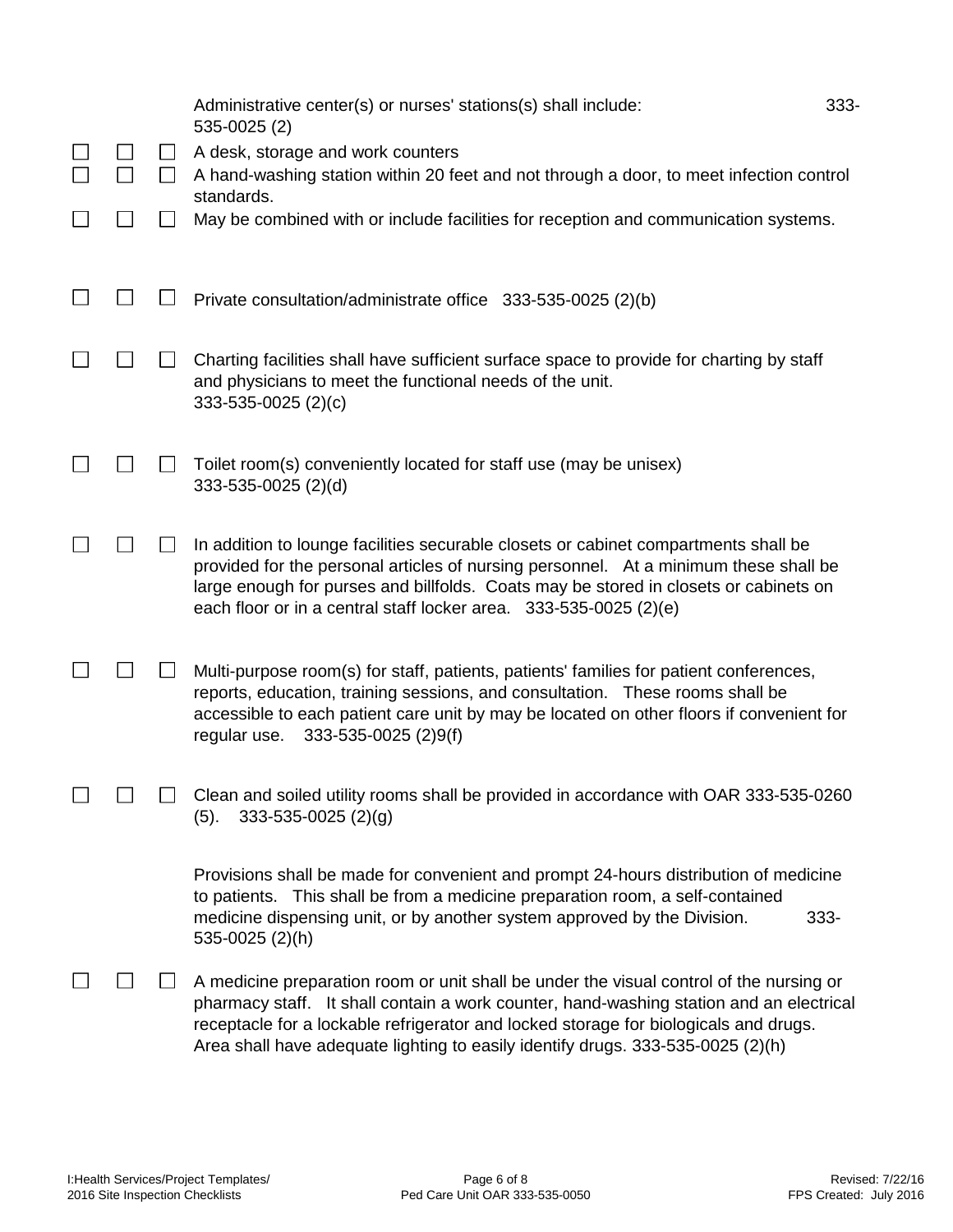|  |                   | A secured medicine dispensing unit may be located at the nurses' station, in the clean<br>utility room or area, or in alcove or other space under the direct control of the nursing<br>or pharmacy staff. Areas shall have adequate lighting to easily identify drugs.<br>333-535-0025 (2)(h)                      |
|--|-------------------|--------------------------------------------------------------------------------------------------------------------------------------------------------------------------------------------------------------------------------------------------------------------------------------------------------------------|
|  |                   | Each patient care unit shall contain a designed area for clean linen storage. This may<br>be within the clean utility room or area, a separate closet, or a distribution system<br>approved by the Division on each floor. If a closed cart system is used, storage may<br>be in an alcove.<br>333-535-0025 (2)(i) |
|  | $\mathsf{I}$<br>⊔ | There shall be a nourishment area with: $333-535-0025$ (2)(j)<br>A sink<br>Work counter<br>Refrigerator<br>Storage cabinets and equipment for hot and cold nourishments between scheduled<br>meals                                                                                                                 |
|  | $\Box$            | Space for trays and dishes used for non-scheduled meal service<br>Provisions and space shall be included for separate temporary storage of unused and                                                                                                                                                              |
|  |                   | soiled dietary trays not picked up at mealtime.<br>A hand-washing station shall be in or immediately accessible from the nourishment<br>area.                                                                                                                                                                      |
|  |                   | Each nursing unit shall have direct access to equipment to provide ice for treatments<br>and nourishment. Ice-making equipment may be in the clean utility room or area or at<br>the nourishment station. Ice intended for human consumption shall be from self-<br>dispensing icemakers. $333-535-0025$ (2)(k)    |
|  |                   | Equipment storage room(s,) or alcove(s) shall be provided for storage of equipment<br>necessary for patient care the location of which shall not interfere with the flow of<br>traffic. 333-535-0025 (2)(l)                                                                                                        |
|  |                   | Each patient care unit shall provide sufficient storage area(s) located on the patient<br>floor to keep the required corridor width free of all equipment and supplies, but at least<br>10 SF per patient bed shall be provided. 333-535-0025 (2)(I)                                                               |
|  |                   | If stretchers and wheelchairs are stored on the patient care unit, additional storage<br>space shall be provided.<br>333-535-0025 (2)(l)                                                                                                                                                                           |
|  |                   | In remodel projects that do not include bathing facilities in all existing patients rooms,<br>common use showers and bathtubs shall be provided in accordance with OAR 333-535-<br>0260(6.)<br>333-535-0025 (2)(m)                                                                                                 |

 $\overline{\phantom{a}}$ 

 $\frac{1}{2}$